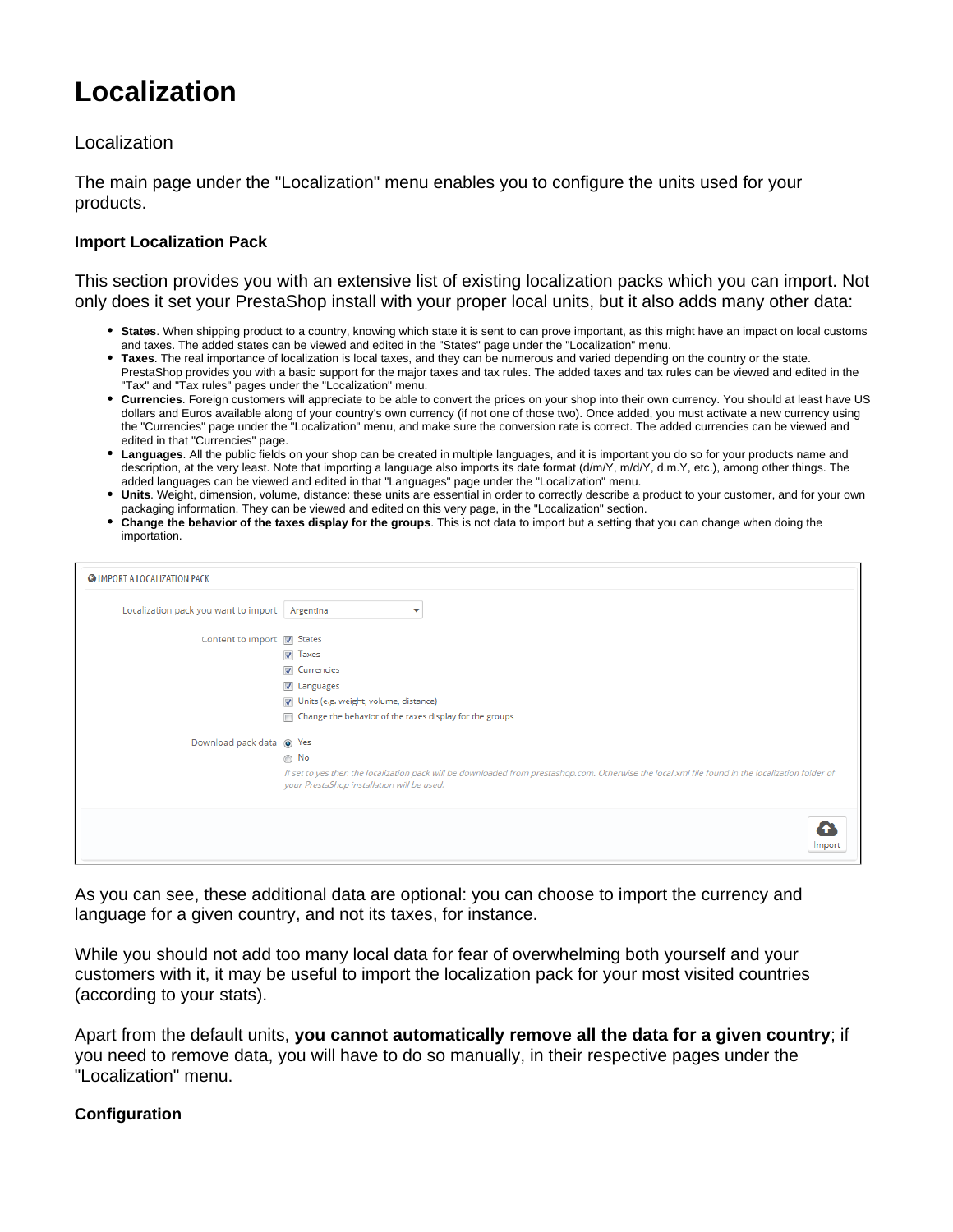#### This section groups four default local settings, of prime importance:

- **Default language**. This is the main language for your shop. This setting will influence your back office's language (including the main language for your products), as well as the front office. Note that the front office's language might adapt to the setting of the customer's browser.
- **Default country**. The location of your business. If you have headquarters in many countries, use your main or original country.
- **Default currency**. The currency in which your product's prices are first set. Currencies are added by importing and activating a country's currency. Note that if you change currency after having already set a few product prices, you will have to manually update all the existing prices. Make sure to set that value once and for all.
- **Time zone**. You own time zone. This is useful for daily discount for instance: you know exactly when it starts and ends.

# Since version 1.6.0.10, the "Default language" and "Default country" settings each have an additional setting:

- For "Default language": **Set language from browser**. PrestaShop will set the store's language depending on the language of the visitor's browser's locale code (for instance: fr\_CA gives French)
- For "Default country": **Set default country from browser language**. PrestaShop will set the store's country depending on the territory of the visitor's browser's locale code (for instance, fr\_CA gives Canada).

| <b>Q</b> CONFIGURATION                    |                                                                          |
|-------------------------------------------|--------------------------------------------------------------------------|
| Default language                          | $\overline{\phantom{a}}$<br>English (English)                            |
| Set language from browser                 | <b>NO</b><br><b>YES</b><br>Set browser language as default language      |
| Default country                           | <b>United States</b><br>▼                                                |
| Set default country from browser language | <b>YES</b><br><b>NO</b><br>Set country corresponding to browser language |
| Default currency                          | $\overline{\phantom{a}}$<br>Dollar                                       |
| Time zone                                 | US/Eastern<br>$\overline{\mathbf{v}}$                                    |
|                                           | $\mathbb{B}$<br>Save                                                     |

#### **Local units**

The physical units presented in this section (weight, distance, volume, dimension) are used both in your product sheets and for your own packaging needs – and ultimately, is essential in your relationship with your carrier.

| <b>Q</b> LOCAL UNITS |               |
|----------------------|---------------|
| * Weight unit kg     |               |
| * Distance unit      | km            |
| * Volume unit        | ч             |
| * Dimension unit     | cm            |
|                      | $\sum_{Save}$ |